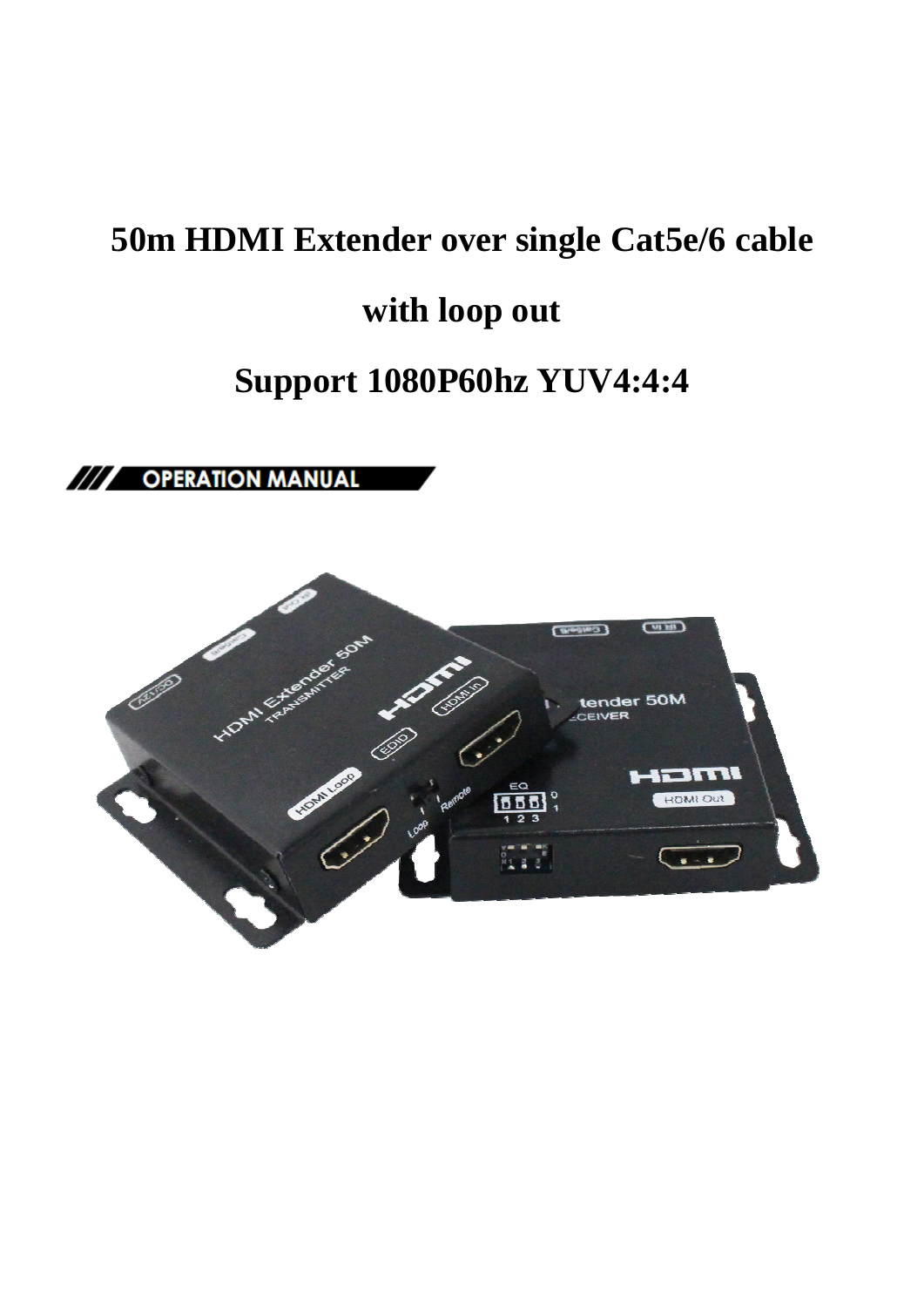#### Operating Instructions

#### **Dear Customer**

Thank you for purchasing this product. For optimum performance and safety, please read these instructions carefully before connecting, operating or adjusting this product. Please keep this manual for future reference.

#### **Notice**

The information in this document is subject to change without notice. Every effort has been made in the preparation of this document to ensure accuracy of the contents, but all statements, information, and recommendations in this document do not constitute the warranty of any kind, express or implied.

#### **Features**

- $\triangleright$  Each set includes one transmitter with loop out and one receiver
- $\triangleright$  Audio sampling rate up to 48KHz, support 7.1 channels
- Support 1080P60HZ@YUV4:4:4 Maximum extension of 50m
- $\triangleright$  DC12V1A, support POC power supply
- $\triangleright$  RX end one-way infrared transmission to TX end
- $\triangleright$  Copy local and remote EDID functions
- $\triangleright$  Setting of distance extension dialing switch: cat5e/cat6 10m ~ 50m
- $\triangleright$  Support Dolby True-HD, DTS-HD Master audio.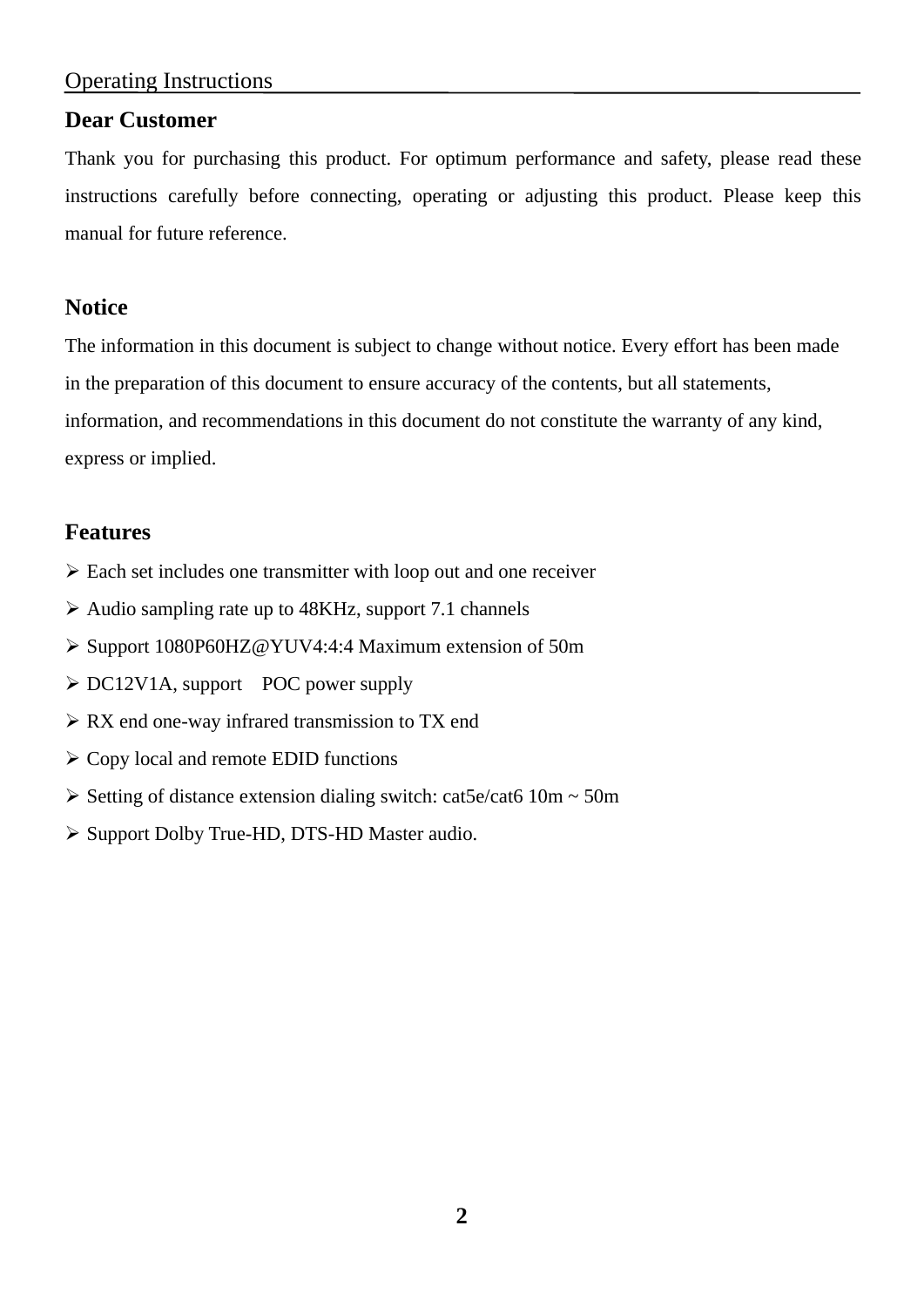#### **SPECIFICATIONS**

| <b>Operating Temperature Range</b> | $-5$ to $+40^{\circ}$ C( $+23$ to $+104^{\circ}$ F)               |
|------------------------------------|-------------------------------------------------------------------|
| <b>Operating Humidity Range</b>    | 5 to 90%RH (No Condensation)                                      |
| Connectors on Transmitter          | HDMI Receptacle x 2 (1xHDMI input, 1xHDMI loop output)            |
|                                    | Power DC Receptacle x 1                                           |
|                                    | IR Receptacle x $1$ (for IR TX)                                   |
| Connectors on Receiver             | HDMI Receptacle x 1                                               |
|                                    | IR Receptacle x 1(for RX cable)                                   |
| <b>Resolution outputs</b>          | 1080p/1080i/720p/576p/480p                                        |
| Audio format supported             | DTS-HD Master Audio, Dolby True HD, multi-channel 7.1, stereo etc |
| Output Video Signal                | <b>HDMI</b>                                                       |
| Dimension $(L \times W \times H)$  | TX: L79.3xW68xH16.5mm; RX: L79.3xW68xH16.5mm                      |
| Power supply                       | DC 12V1A Power supply                                             |
| Power consumption                  | 2W(MAX)                                                           |
| <b>Transmission Distance</b>       | 1080p up to 50m <sup>O</sup>                                      |
| Net Weight                         | TX: 120g; RX:115g                                                 |

**Note 1 :**Under perfect transmission conditions including straight cable runs with no electrical interference, bends, kinks, patch panels or wall outlets.

#### **Package Contents**

- $\geq 1x$ HDMI Transmitter
- $\geq 1x$ HDMI Receiver
- $> 1$  x IR TX Emitter
- $\triangleright$  1x IR RX Receiver
- 1x12V DC Adapter
- $\geq 1x$ User Manual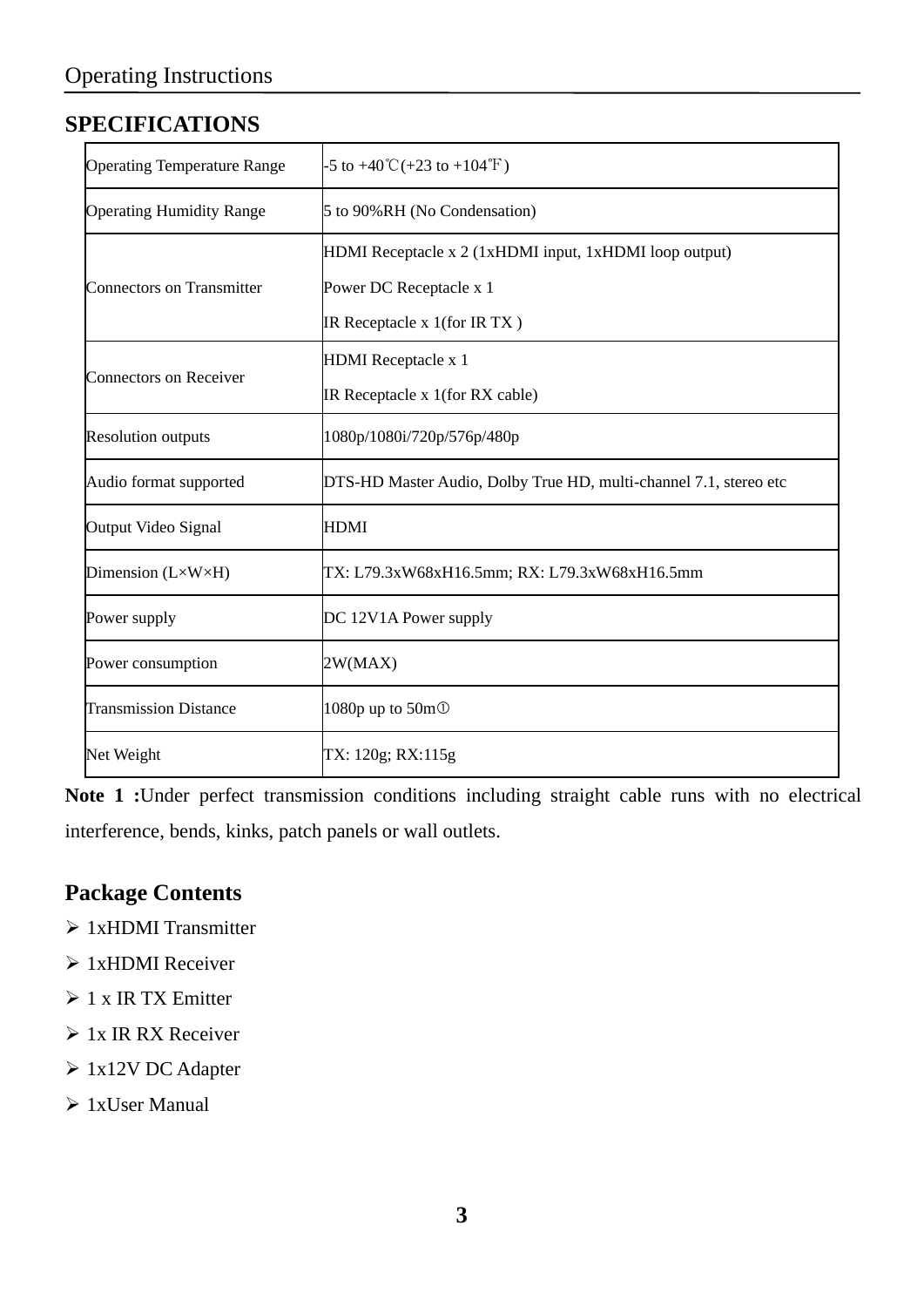## **PANEL DESCRIPTIONS**



**Note<sup>1</sup>**: The transmitter of this product has the function of EDID copy, Dial to the left side means copy loop EDID, and dial to the right side means copy remote EDID.



① DIP switch ② HDMI output port

③ IR In port ④ Cat5e/6 input port

Note<sup>1</sup> :Its receiver has 3 bit dialing switch.

From left to right, 1 is the high position, 3 is the low position, Corresponding to binary, dial up to 0, dial down to 1, for the extension cord distance adjustment.Different network cable lengths need to be set according to the following table.

| 000 | 1~15 meters network cable distance  |
|-----|-------------------------------------|
|     | 16~30 meters network cable distance |
|     | 31~40 meters network cable distance |
|     | 41~50 meters network cable distance |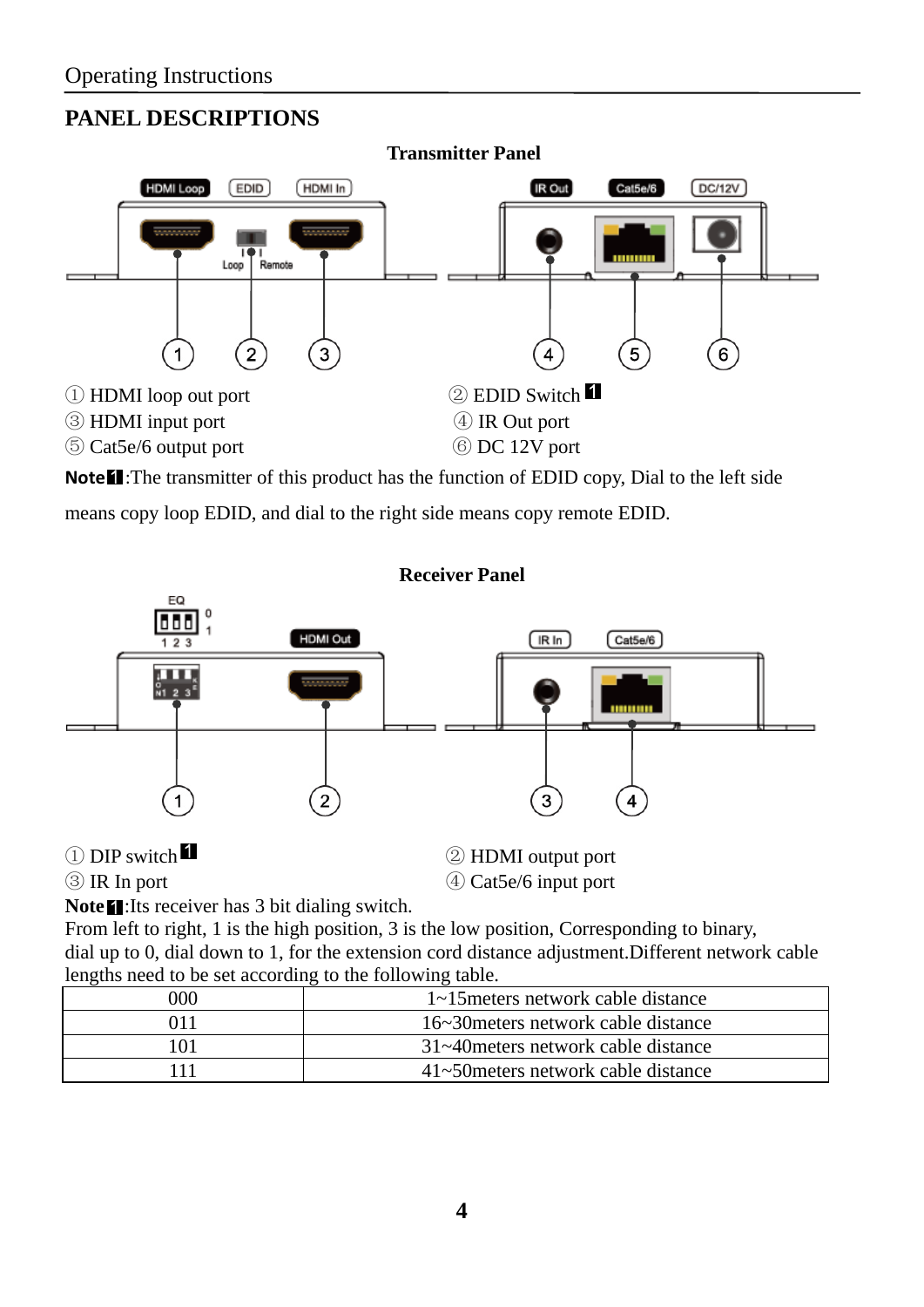#### **Connecting and operating**

1. Connect 1 source such as a Blu-Ray Player, game console, STB, etc. to the HDMI input on the transmitter

2. Connect 1 display such as an HDTV or HD Projector to the Loop HDMI output on the transmitter.

3. Connect 1 display such as an HDTV or HD Projector to the HDMI output on the receiver .

4. Connect a single Category 5e/6/7 up to (50m) to both transmitter and receiver.

5. Plug in the IR-RX cable and IR-TX cable to the IR jack port located on the Receiver and transmitter banal.

6. Power on the transmitter firstly, then power on the source and sink.

#### **Connection Diagram**

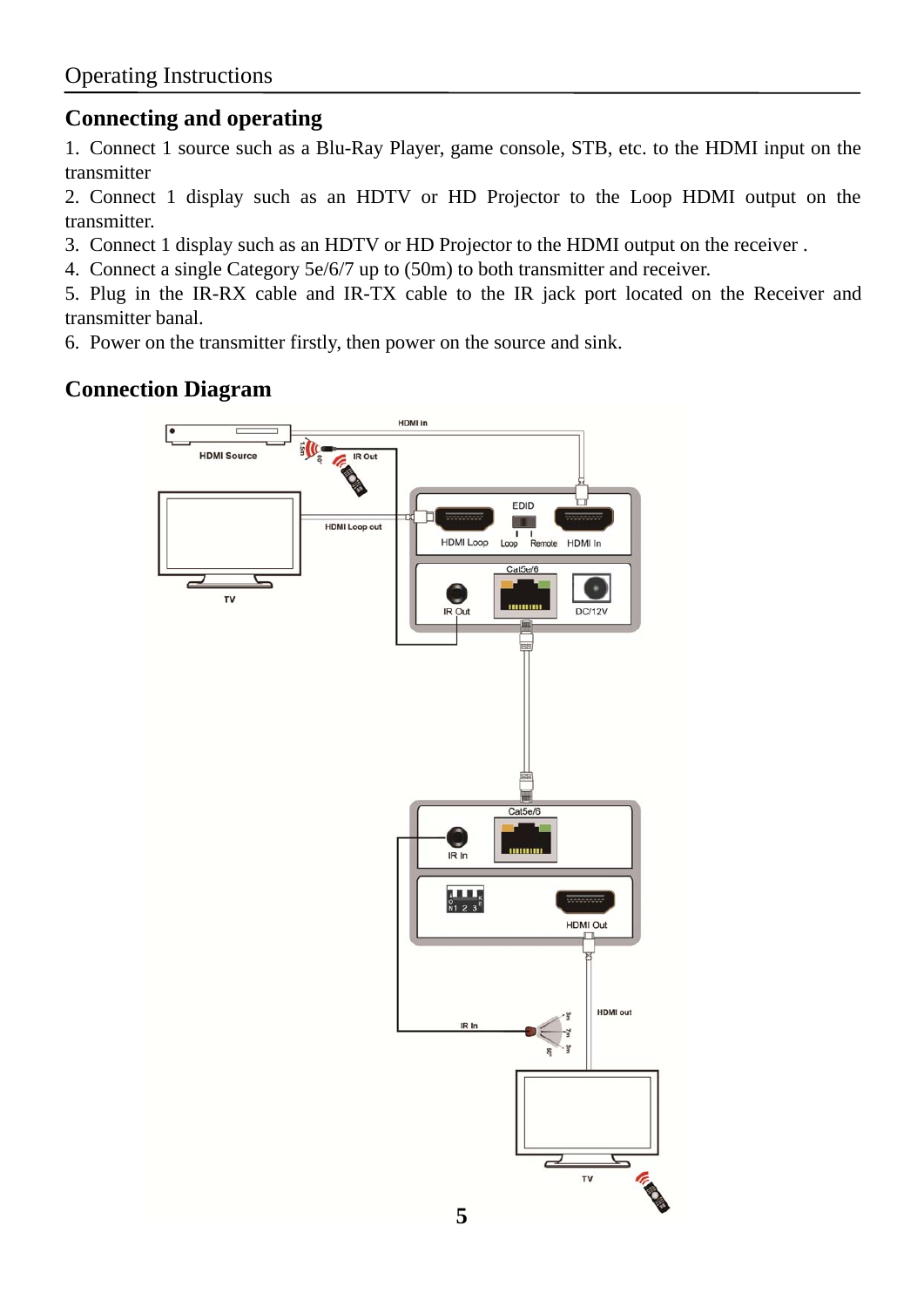## **MAINTENANCE**

Clean this unit with a soft, dry cloth. Never use alcohol, paint thinner of benzine to clean this unit.

## **PRODUCT SERVICE**

#### **1) Damage requiring service:**

The unit should be serviced by qualified service personnel if:

- (a) The DC power supply cord or AC adaptor has been damaged;
- (b) Objects or liquids have gotten into the unit;
- (c) The unit has been exposed to rain;
- (d) The unit does not operate normally or exhibits a marked change in performance;
- (e) The unit has been dropped or the cabinet damaged.
- 2) **Servicing Personnel:** Do not attempt to service the unit beyond that described in

these operating instructions. Refer all other servicing to authorized servicing personnel.

3) **Replacement parts:** When parts need replacing ensure the servicer uses parts

specified by the manufacturer or parts that have the same characteristics as the

original parts. Unauthorized substitutes may result in fire, electric shock, or other hazards.

**4) Safety check:** After repairs or service, ask the servicer to perform safety checks

to confirm that the unit is in proper working condition.

### **WARRANTY**

If your product does not work properly because of a defect in materials or workmanship, our Company (referred to as "the warrantor" ) will, for the length of the period indicated as below, **(Parts(2)Year, Labor(90) Days)** which starts with the date of original purchase ("Limited Warranty period"), at its option either(a) repair your product with new or refurbished parts, or (b) replace it with a new of a refurbished product. The decision to repair or replace will be made by the warrantor.

During the "Labor" Limited Warranty period there will be no charge for labor.

During the "Parts" warranty period, there will be no charge for parts. You must mail-in your product during the warranty period. This Limited Warranty is extended only to the original purchaser and only covers product purchased as new. A purchase receipt or other proof of original purchase date is required for Limited Warranty service.